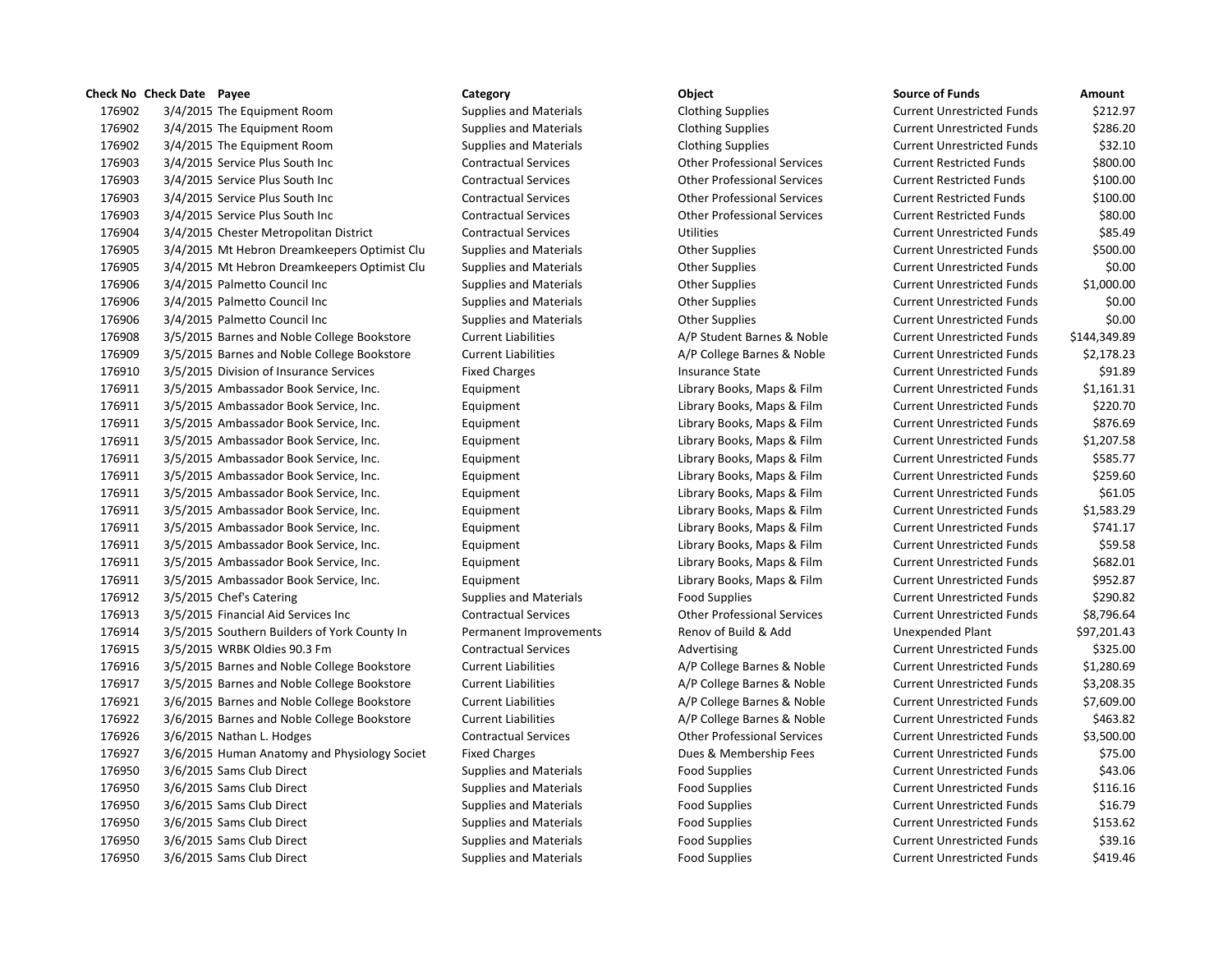# **Check No Check Date Payee Category Object Source of Funds Amount**

176951 3/9/2015 Office of Insurance Services Current Liabilities State Dental Employee Current Unrestricted Funds \$4,572.78 3/9/2015 Office of Insurance Services Current Liabilities Tobacco Surcharge Current Unrestricted Funds \$800.00 3/9/2015 Office of Insurance Services Current Liabilities State Insurance Employee Current Unrestricted Funds \$172,285.58 176951 3/9/2015 Office of Insurance Services Current Liabilities Current Liabilities State Opt Life Current Unrestricted Funds \$5,109.10 3/9/2015 Office of Insurance Services Current Liabilities Dep Life Insurance Current Unrestricted Funds \$85.80 3/9/2015 Office of Insurance Services Current Liabilities Supp Long Term Disability Current Unrestricted Funds \$2,156.08 3/9/2015 Office of Insurance Services Current Liabilities Dental Plus Employee Current Unrestricted Funds \$4,192.66 3/9/2015 Office of Insurance Services Current Liabilities State Vison Plan Current Unrestricted Funds \$1,809.22 3/9/2015 S C State Board for Tech and Comp E Current Liabilities Worker's Comp Matching Current Unrestricted Funds \$171,549.73 3/9/2015 S C State Board for Tech and Comp E Benefits Worker's Compensation Ins Current Unrestricted Funds \$7,188.01 176955 3/10/2015 Cherry Tree, LLC **Fixed Charges** Fixed Charges Rent Non State Current Unrestricted Funds \$8,332.50 3/10/2015 Government Finance Officers Assoc Fixed Charges Dues & Membership Fees Current Unrestricted Funds \$280.00 3/10/2015 Materials Management Office Travel In State Registration Fee Current Unrestricted Funds \$110.00 3/10/2015 City of Rock Hill Permanent Improvements Other Permanent Imp Unexpended Plant \$1,042.00 3/10/2015 City of Rock Hill Permanent Improvements Other Permanent Imp Unexpended Plant \$0.00 176960 3/10/2015 York Technical College Foundation Fixed Charges Rent Non State Current Unrestricted Funds \$1,666.66 176960 3/10/2015 York Technical College Foundation Fixed Charges Rent Non State Current Unrestricted Funds \$1,607.53 3/10/2015 York Technical College Foundation Fixed Charges Rent Non State Current Unrestricted Funds \$3,082.37 3/10/2015 Sysco Food Services of Charlotte Ll Supplies and Materials Food Supplies Current Unrestricted Funds \$1,331.64 3/10/2015 Sysco Food Services of Charlotte Ll Supplies and Materials Food Supplies Current Unrestricted Funds \$1,402.79 3/10/2015 Sysco Food Services of Charlotte Ll Supplies and Materials Food Supplies Current Unrestricted Funds \$1,215.90 3/10/2015 Sysco Food Services of Charlotte Ll Supplies and Materials Food Supplies Current Unrestricted Funds \$1,493.25 176964 3/12/2015 Norsan Broadcasting of Nc Llc Contractual Services Advertising Advertising Current Unrestricted Funds \$240.00 3/12/2015 Airgas Usa, Llc Supplies and Materials Education Supplies Current Unrestricted Funds \$144.32 176965 3/12/2015 Airgas Usa, Llc Supplies and Materials Education Supplies Current Unrestricted Funds \$436.27 3/12/2015 Ambassador Book Service, Inc. Equipment Library Books, Maps & Film Current Unrestricted Funds \$131.77 3/12/2015 Ambassador Book Service, Inc. Equipment Library Books, Maps & Film Current Unrestricted Funds \$46.80 176967 3/12/2015 Anderson Stamp and Engraving Supplies and Materials Current Unrestricted Funds Supplies Supplies Current Unrestricted Funds \$39.05 3/12/2015 Atlanta Dental Supply Contractual Services General Repair Current Unrestricted Funds \$76.00 3/12/2015 Atlanta Dental Supply Contractual Services General Repair Current Unrestricted Funds \$471.82 3/12/2015 Baker and Taylor Equipment Library Books, Maps & Film Current Unrestricted Funds \$79.94 3/12/2015 Baker and Taylor Equipment Library Books, Maps & Film Current Unrestricted Funds \$71.97 3/12/2015 Bouley Printing Co. Inc. Current Assets Prepaid Expenses Current Unrestricted Funds (\$2,300.00) 176970 3/12/2015 Bouley Printing Co. Inc. Contractual Services Advertising Current Unrestricted Funds \$3,068.00 176970 3/12/2015 Bouley Printing Co. Inc. Contractual Services Advertising Advertising Current Unrestricted Funds \$250.00 176970 3/12/2015 Bouley Printing Co. Inc. Contractual Services Advertising Current Unrestricted Funds \$780.00 176970 3/12/2015 Bouley Printing Co. Inc. Contractual Services Advertising Current Unrestricted Funds \$237.90 3/12/2015 Bouley Printing Co. Inc. Supplies and Materials Postage Current Unrestricted Funds \$2,300.00 176971 3/12/2015 Burgess Sales & Supply Contractual Services General Repair Current Unrestricted Funds \$1,274.91 176972 3/12/2015 Canon Solutions America Inc Supplies and Materials Photocopy Supplies Current Unrestricted Funds \$233.81 176972 3/12/2015 Canon Solutions America Inc Supplies and Materials Photocopy Supplies Current Unrestricted Funds \$6.38 3/12/2015 City Electric Accounts - Sc Contractual Services General Repair Current Unrestricted Funds \$95.60 3/12/2015 Complete Partition Repair, Inc Contractual Services Other Professional Services Current Unrestricted Funds \$1,400.00 3/12/2015 Corporate Strategies by Skillpath Contractual Services Education & Training Serv Current Unrestricted Funds \$5,950.00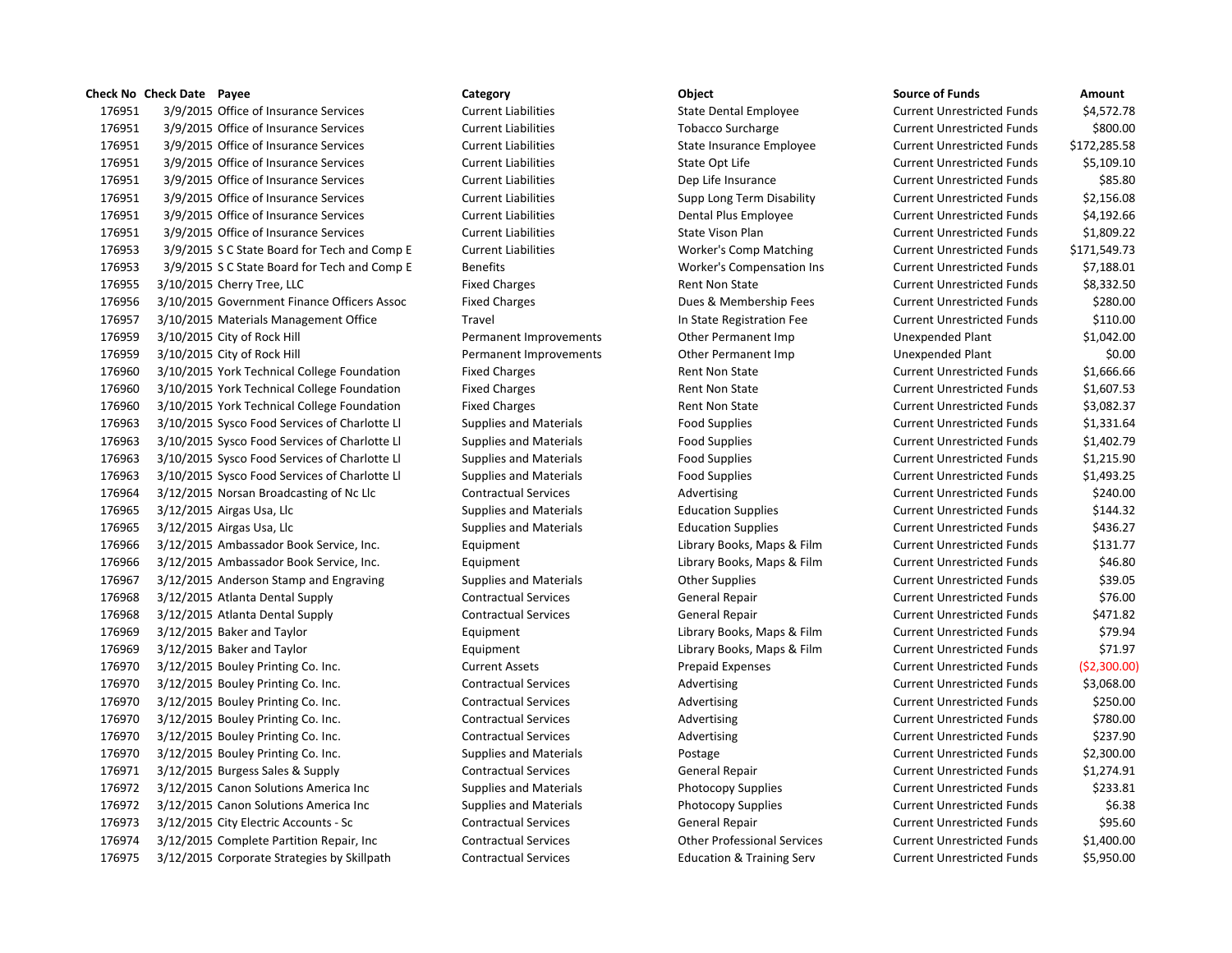# **Check No Check Date Payee Category Object Source of Funds Amount**

176976 3/12/2015 Dade Paper and Bag Co Supplies and Materials Janitorial Supplies Current Unrestricted Funds \$446.13 176976 3/12/2015 Dade Paper and Bag Co Supplies and Materials Janitorial Supplies Current Unrestricted Funds \$191.46 176976 3/12/2015 Dade Paper and Bag Co Supplies and Materials Janitorial Supplies Current Unrestricted Funds \$501.62 3/12/2015 Data Network Solutions Inc Equipment Educational Equipment Current Unrestricted Funds \$3,696.00 3/12/2015 Data Network Solutions Inc Equipment Educational Equipment Current Unrestricted Funds \$420.00 3/12/2015 Data Network Solutions Inc Equipment Educational Equipment Current Unrestricted Funds \$615.66 3/12/2015 Data Network Solutions Inc Equipment Educational Equipment Current Unrestricted Funds \$2,520.00 3/12/2015 Data Network Solutions Inc Equipment Educational Equipment Current Unrestricted Funds \$1,584.00 3/12/2015 Data Network Solutions Inc Equipment Educational Equipment Current Unrestricted Funds \$180.00 3/12/2015 Data Network Solutions Inc Equipment Educational Equipment Current Unrestricted Funds \$263.86 3/12/2015 Data Network Solutions Inc Equipment Educational Equipment Current Unrestricted Funds \$1,080.00 3/12/2015 Davis & Floyd, Inc. Permanent Improvements Reimbursables Unexpended Plant \$125.04 3/12/2015 Davis & Floyd, Inc. Permanent Improvements Fees, Arch, Eng & Other Unexpended Plant \$2,760.00 3/12/2015 Eastern Refrigeration Service, Inc Contractual Services Other Professional Services Current Unrestricted Funds \$286.75 3/12/2015 Fastenal Contractual Services Other Contractual Services Current Unrestricted Funds \$159.03 3/12/2015 Gateway Supply Company Contractual Services General Repair Current Unrestricted Funds \$2,413.92 3/12/2015 Graybar Electric Co Supplies and Materials Other Supplies County Projects \$17,713.92 176983 3/12/2015 Honey Baked Ham Company Supplies and Materials Food Supplies Food Supplies Current Unrestricted Funds \$1,261.34 3/12/2015 Keck and Wood, Inc Permanent Improvements Fees, Arch, Eng & Other Master Plan \$568.25 3/12/2015 Kone Inc. 6082 Contractual Services Other Contractual Services Current Unrestricted Funds \$440.00 3/12/2015 Love Security Services Inc Contractual Services Other Contractual Services Current Unrestricted Funds \$432.00 3/12/2015 Love Security Services Inc Contractual Services Other Contractual Services Current Unrestricted Funds \$432.00 3/12/2015 Love Security Services Inc Contractual Services Other Professional Services Current Unrestricted Funds \$545.40 3/12/2015 Love Security Services Inc Contractual Services Other Professional Services Current Unrestricted Funds \$537.30 3/12/2015 Larry Lovett Contractual Services Other Professional Services Current Unrestricted Funds \$145.00 176988 3/12/2015 Merus Refreshment Services Inc Supplies and Materials Food Supplies Current Unrestricted Funds 5118.59 3/12/2015 Mid-Carolina Ahec, Inc. Contractual Services Other Professional Services Current Unrestricted Funds \$24.00 3/12/2015 Mid-Carolina Ahec, Inc. Contractual Services Other Professional Services Current Unrestricted Funds \$76.00 3/12/2015 Mid-Carolina Ahec, Inc. Contractual Services Other Professional Services Current Unrestricted Funds \$36.00 3/12/2015 Mid-Carolina Ahec, Inc. Contractual Services Other Professional Services Current Unrestricted Funds \$156.00 3/12/2015 Overhead Door of Rock Hill Contractual Services General Repair Current Unrestricted Funds \$1,033.88 176991 3/12/2015 Panera Llc Supplies and Materials Food Supplies Food Supplies Current Unrestricted Funds \$80.63 3/12/2015 Patton Inc Contractual Services General Repair Current Unrestricted Funds \$154.40 3/12/2015 Quality Cleaning Janitorial Service Contractual Services Other Professional Services Current Unrestricted Funds \$395.00 3/12/2015 Sign Techniques Contractual Services Other Professional Services Current Unrestricted Funds \$18.73 3/12/2015 Sign Techniques Contractual Services Other Professional Services Current Unrestricted Funds \$173.88 176996 3/12/2015 Softdocs Inc Supplies and Materials Coffice Supplies Current Unrestricted Funds 589.75 176996 3/12/2015 Softdocs Inc Supplies and Materials Coffice Supplies Current Unrestricted Funds 529.49 176996 3/12/2015 Softdocs Inc Supplies and Materials Coffice Supplies Current Unrestricted Funds 50.01 3/12/2015 Software House International Corp Contractual Services Other Contractual Services Current Unrestricted Funds \$15,717.24 3/12/2015 Software House International Corp Contractual Services Other Contractual Services Current Unrestricted Funds \$335.16 3/12/2015 Software House International Corp Contractual Services Other Contractual Services Current Unrestricted Funds \$1,496.88 3/12/2015 Software House International Corp Contractual Services Other Contractual Services Current Unrestricted Funds \$301.56 3/12/2015 Software House International Corp Contractual Services Other Contractual Services Current Unrestricted Funds \$0.00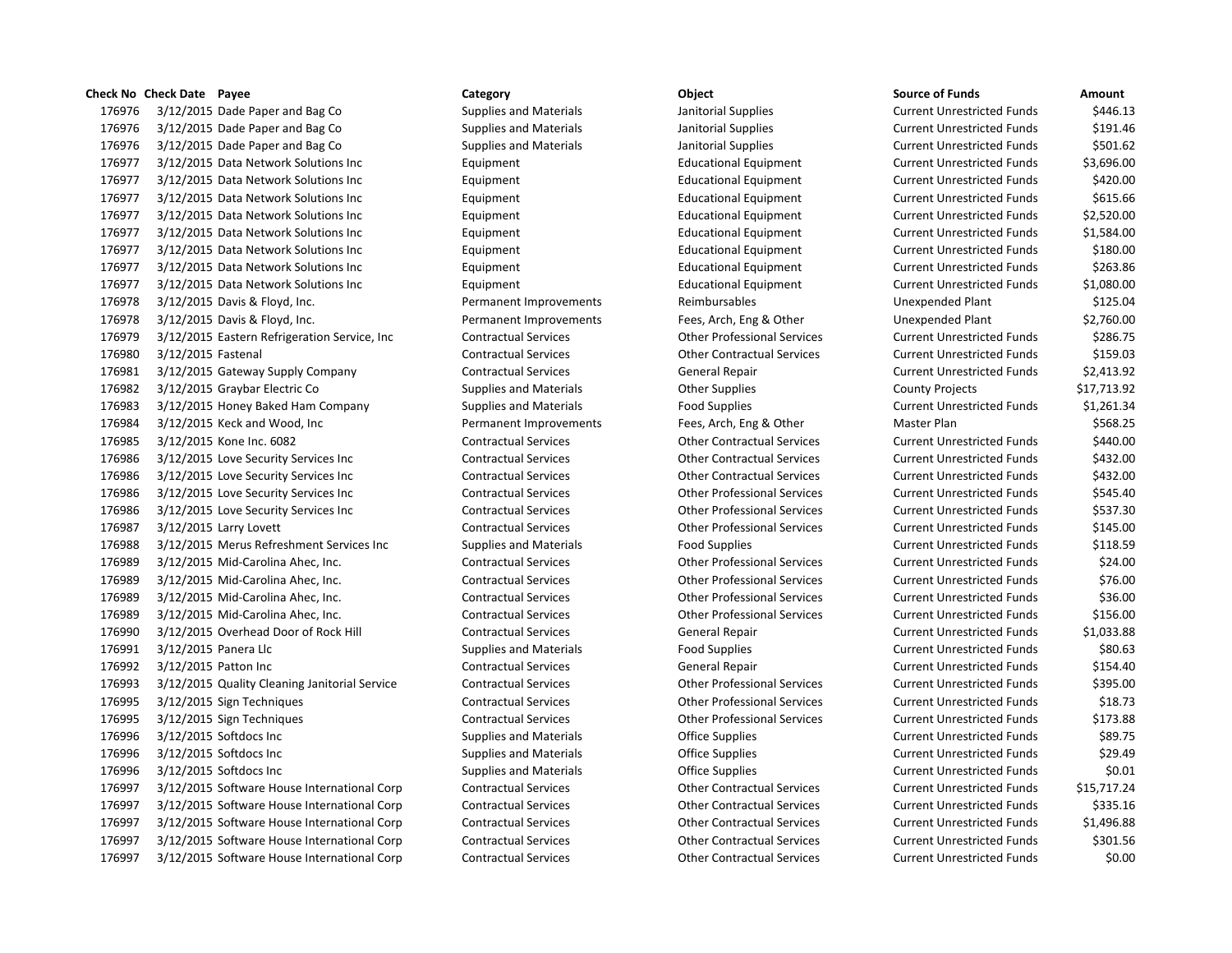# **Check No Check Date Payee Category Object Source of Funds Amount**

 3/12/2015 Software House International Corp Contractual Services Other Contractual Services Current Unrestricted Funds \$0.00 3/12/2015 Software House International Corp Contractual Services Other Contractual Services Current Unrestricted Funds \$0.00 3/12/2015 Software House International Corp Contractual Services Other Contractual Services Current Unrestricted Funds \$1,746.36 3/12/2015 Software House International Corp Contractual Services Other Contractual Services Current Unrestricted Funds \$895.44 3/12/2015 Software House International Corp Contractual Services Other Contractual Services Current Unrestricted Funds \$2,271.36 3/12/2015 Software House International Corp Contractual Services Other Contractual Services Current Unrestricted Funds \$74.76 3/12/2015 Software House International Corp Contractual Services Other Contractual Services Current Unrestricted Funds \$1,186.08 3/12/2015 Software House International Corp Contractual Services Other Contractual Services Current Unrestricted Funds \$1,496.88 3/12/2015 Software House International Corp Contractual Services Other Contractual Services Current Unrestricted Funds \$3,197.88 3/12/2015 Staffmark Contractual Services Other Professional Services Current Unrestricted Funds \$529.70 3/12/2015 Staffmark Contractual Services Other Professional Services Current Unrestricted Funds \$529.70 3/12/2015 Staffmark Contractual Services Other Professional Services Current Unrestricted Funds \$529.70 3/12/2015 Staffmark Contractual Services Other Professional Services Current Unrestricted Funds \$297.20 3/12/2015 Staffmark Contractual Services Other Professional Services Current Unrestricted Funds \$297.20 3/12/2015 Staffmark Contractual Services Other Professional Services Current Unrestricted Funds \$297.20 3/12/2015 Staffmark Contractual Services Other Professional Services Current Unrestricted Funds \$268.20 3/12/2015 Staffmark Contractual Services Other Professional Services Current Unrestricted Funds \$297.20 3/12/2015 Staffmark Contractual Services Other Contractual Services Current Unrestricted Funds \$1,834.00 3/12/2015 Staffmark Contractual Services Other Contractual Services Current Unrestricted Funds \$536.40 3/12/2015 Staffmark Contractual Services Other Contractual Services Current Unrestricted Funds \$1,297.60 3/12/2015 Staffmark Contractual Services Other Contractual Services Current Unrestricted Funds \$489.47 3/12/2015 Staffmark Contractual Services Other Contractual Services Current Unrestricted Funds \$1,297.60 3/12/2015 Tg&r Landscape Group Permanent Improvements Other Permanent Imp Master Plan \$7,491.00 3/12/2015 Unifirst Corporation Contractual Services Other Professional Services Current Unrestricted Funds \$74.21 3/12/2015 Valley Proteins, Inc Contractual Services Other Professional Services Current Unrestricted Funds \$275.00 177002 3/12/2015 Vic Bailey Ford **Equipment** Equipment Motor Vehicle County Projects \$15,762.00 177002 3/12/2015 Vic Bailey Ford County Projects S300.00 3/12/2015 Waste Management of the Carolinas Contractual Services Utilities Current Unrestricted Funds \$220.80 3/12/2015 West Group Equipment Library Books, Maps & Film Current Unrestricted Funds \$714.64 3/12/2015 Woolpert Inc. Permanent Improvements Fees, Arch, Eng & Other Unexpended Plant \$6,068.00 3/12/2015 Xerox Corporation Contractual Services Printing Current Unrestricted Funds \$6,430.50 3/12/2015 Trolleys, Inc Contractual Services Education & Training Serv Current Unrestricted Funds \$800.00 177008 3/12/2015 Business Card Travel Travel Travel Travel In State Lodging Current Restricted Funds \$93.13 177054 3/13/2015 Canon Solutions America Inc Fixed Charges Leased To Own Equip Current Unrestricted Funds \$36.48 177054 3/13/2015 Canon Solutions America Inc Fixed Charges Leased To Own Equip Current Unrestricted Funds \$1.261.39 3/13/2015 Canon Solutions America Inc Fixed Charges Leased To Own Equip Current Unrestricted Funds \$1,204.65 177054 3/13/2015 Canon Solutions America Inc Fixed Charges Leased To Own Equip Current Unrestricted Funds \$66.25 177054 3/13/2015 Canon Solutions America Inc Fixed Charges Leased To Own Equip Current Unrestricted Funds \$254.66 3/13/2015 Financial Aid Services Inc Contractual Services Other Professional Services Current Unrestricted Funds \$9,431.83 3/13/2015 Financial Aid Services Inc Contractual Services Other Professional Services Current Unrestricted Funds \$9,206.88 177056 3/13/2015 Ontario Investments Inc. The Superior Fixed Charges Leased To Own Equip Current Unrestricted Funds \$189.80 3/13/2015 Ontario Investments Inc. Fixed Charges Leased To Own Equip Current Unrestricted Funds \$196.64 177056 3/13/2015 Ontario Investments Inc. The Superior Fixed Charges Leased To Own Equip Current Unrestricted Funds \$189.80 177056 3/13/2015 Ontario Investments Inc. The Fixed Charges Leased To Own Equip Current Unrestricted Funds \$196.64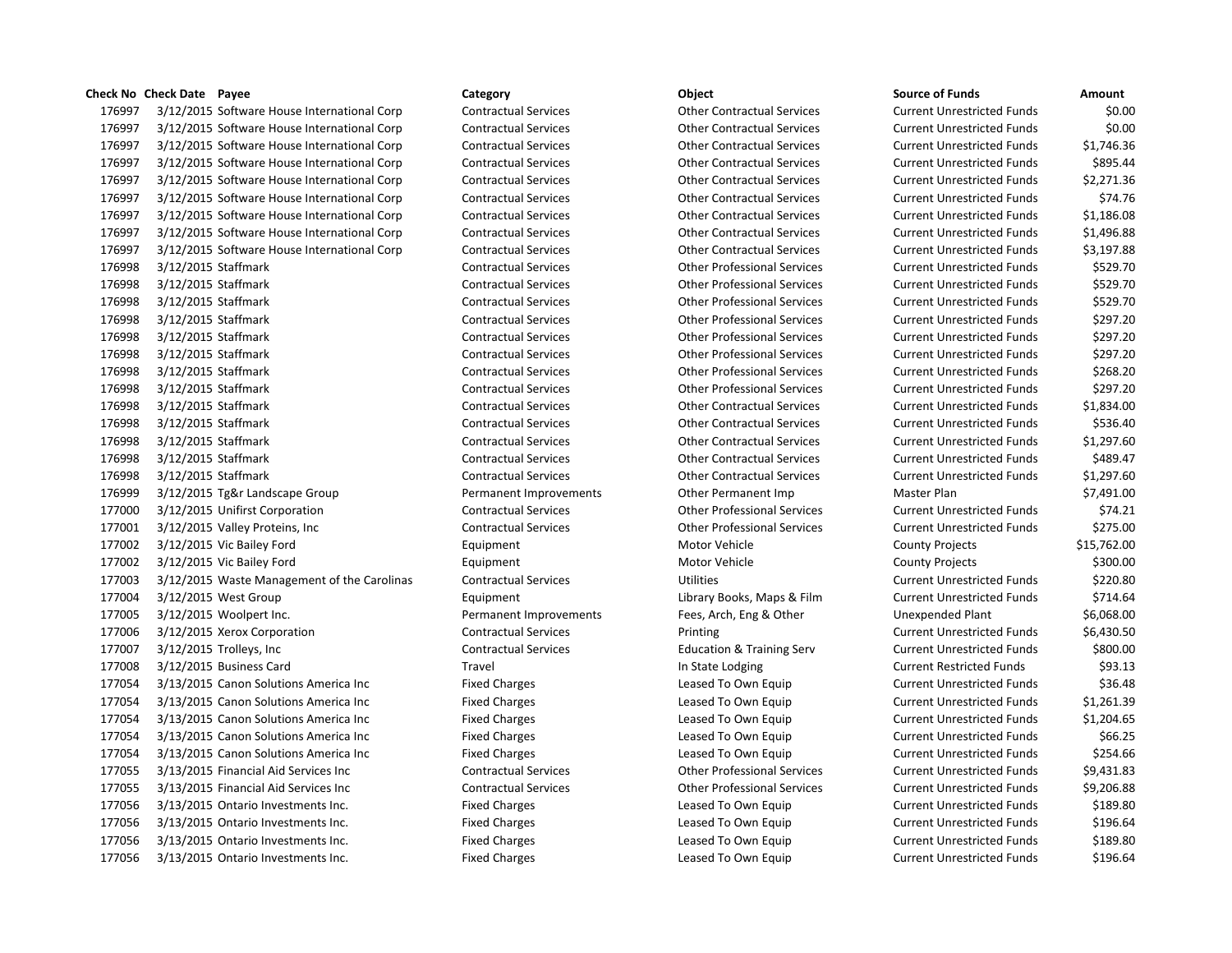|        | Check No Check Date Payee                     | Category                         | Object                             | <b>Source of Funds</b>            | Amount     |
|--------|-----------------------------------------------|----------------------------------|------------------------------------|-----------------------------------|------------|
| 177057 | 3/16/2015 City of Rock Hill                   | <b>Supplies and Materials</b>    | Fuel                               | <b>Current Unrestricted Funds</b> | \$546.     |
| 177057 | 3/16/2015 City of Rock Hill                   | <b>Supplies and Materials</b>    | Fuel                               | <b>Current Unrestricted Funds</b> | \$349.     |
| 177061 | 3/16/2015 laclea                              | <b>Fixed Charges</b>             | Dues & Membership Fees             | <b>Current Unrestricted Funds</b> | \$200.     |
| 177066 | 3/16/2015 S C Law Enforcement Officers' Assoc | <b>Fixed Charges</b>             | Dues & Membership Fees             | <b>Current Unrestricted Funds</b> | \$45.      |
| 177067 | 3/16/2015 S C Police Chiefs Assoc             | <b>Fixed Charges</b>             | Dues & Membership Fees             | <b>Current Unrestricted Funds</b> | \$75.0     |
| 177076 | 3/16/2015 Petty Cash                          | <b>Supplies and Materials</b>    | <b>Food Supplies</b>               | <b>Current Unrestricted Funds</b> | \$35.0     |
| 177076 | 3/16/2015 Petty Cash                          | <b>Supplies and Materials</b>    | <b>Food Supplies</b>               | <b>Current Unrestricted Funds</b> | \$8.4      |
| 177076 | 3/16/2015 Petty Cash                          | <b>Supplies and Materials</b>    | <b>Education Supplies</b>          | <b>Current Unrestricted Funds</b> | \$49.      |
| 177076 | 3/16/2015 Petty Cash                          | <b>Contractual Services</b>      | <b>General Repair</b>              | <b>Current Unrestricted Funds</b> | \$24.      |
| 177080 | 3/18/2015 U.S. Postal Service                 | <b>Supplies and Materials</b>    | Postage                            | <b>Current Unrestricted Funds</b> | \$500.     |
| 177087 | 3/19/2015 Data Network Solutions Inc          | <b>Contractual Services</b>      | <b>Other Professional Services</b> | <b>Current Restricted Funds</b>   | \$1,800.   |
| 177088 | 3/19/2015 JJ Keller & Associates Inc          | <b>Supplies and Materials</b>    | <b>Education Supplies</b>          | <b>Current Unrestricted Funds</b> | \$35.      |
| 177088 | 3/19/2015 JJ Keller & Associates Inc          | Supplies and Materials           | <b>Education Supplies</b>          | <b>Current Unrestricted Funds</b> | \$780.     |
| 177088 | 3/19/2015 JJ Keller & Associates Inc          | <b>Supplies and Materials</b>    | <b>Education Supplies</b>          | <b>Current Unrestricted Funds</b> | \$147.     |
| 177088 | 3/19/2015 JJ Keller & Associates Inc          | <b>Supplies and Materials</b>    | <b>Education Supplies</b>          | <b>Current Unrestricted Funds</b> | \$184.     |
| 177088 | 3/19/2015 JJ Keller & Associates Inc          | Supplies and Materials           | <b>Education Supplies</b>          | <b>Current Unrestricted Funds</b> | \$25.0     |
| 177088 | 3/19/2015 JJ Keller & Associates Inc          | Supplies and Materials           | <b>Education Supplies</b>          | <b>Current Unrestricted Funds</b> | \$1,529.   |
| 177088 | 3/19/2015 JJ Keller & Associates Inc          | <b>Supplies and Materials</b>    | <b>Education Supplies</b>          | <b>Current Unrestricted Funds</b> | \$144.     |
| 177088 | 3/19/2015 JJ Keller & Associates Inc          | <b>Supplies and Materials</b>    | <b>Education Supplies</b>          | <b>Current Unrestricted Funds</b> | (50.1)     |
| 177091 | 3/23/2015 Chester Metropolitan District       | <b>Contractual Services</b>      | <b>Utilities</b>                   | <b>Current Unrestricted Funds</b> | \$62.      |
| 177092 | 3/23/2015 City Club of Rock Hill              | <b>Fixed Charges</b>             | Dues & Membership Fees             | <b>Current Unrestricted Funds</b> | \$33.      |
| 177094 | 3/23/2015 S C State Board for Tech and Comp E | <b>Current Liabilities</b>       | Unemployment Tax Matching          | <b>Current Unrestricted Funds</b> | \$42,331.  |
| 177095 | 3/23/2015 Tiaa Cref                           | <b>Current Liabilities</b>       | TIAA Opt Ret Employee              | <b>Current Unrestricted Funds</b> | \$136.     |
| 177096 | 3/24/2015 Bank of America                     | <b>Current Liabilities</b>       | A/P Bank of America                | <b>Current Unrestricted Funds</b> | \$205,863. |
| 177098 | 3/25/2015 LCI-LINEBURGER CONSTRUCTION INC     | Permanent Improvements           | Other Permanent Imp                | Unexpended Plant                  | \$178,283. |
| 177099 | 3/25/2015 Solid Structures Llc                | Permanent Improvements           | Renov of Build & Add               | Unexpended Plant                  | \$328,620. |
| 177100 | 3/25/2015 American Airlines, Inc.             | Travel                           | Out of State Air Trans             | <b>Current Unrestricted Funds</b> | \$399.     |
| 177100 | 3/25/2015 American Airlines, Inc.             | Travel                           | Out of State Air Trans             | <b>Current Unrestricted Funds</b> | \$462.     |
| 177100 | 3/25/2015 American Airlines, Inc.             | Travel                           | Out of State Air Trans             | <b>Current Unrestricted Funds</b> | \$310.     |
| 177100 | 3/25/2015 American Airlines, Inc.             | Travel                           | Out of State Air Trans             | <b>Current Unrestricted Funds</b> | \$310.     |
| 177100 | 3/25/2015 American Airlines, Inc.             | <b>Contractual Services</b>      | Non State Employee Travel          | <b>Current Unrestricted Funds</b> | \$450.     |
| 177101 | 3/25/2015 Budget and Control Board            | <b>Supplies and Materials</b>    | Postage                            | <b>Current Unrestricted Funds</b> | \$22.      |
| 177102 | 3/25/2015 Metrolina Library Assoc             | <b>Fixed Charges</b>             | Dues & Membership Fees             | <b>Current Unrestricted Funds</b> | \$20.1     |
| 177102 | 3/25/2015 Metrolina Library Assoc             | <b>Fixed Charges</b>             | Dues & Membership Fees             | <b>Current Unrestricted Funds</b> | \$20.1     |
| 177103 | 3/25/2015 Surveillance, Resources, and Invest | Op Revenue - Other Current Unres | SRI                                | <b>Current Unrestricted Funds</b> | \$327.     |
| 177103 | 3/25/2015 Surveillance, Resources, and Invest | Op Revenue - Other Current Unres | SRI                                | <b>Current Unrestricted Funds</b> | \$109.     |
| 177103 | 3/25/2015 Surveillance, Resources, and Invest | Op Revenue - Other Current Unres | SRI                                | <b>Current Unrestricted Funds</b> | \$272      |
| 177103 | 3/25/2015 Surveillance, Resources, and Invest | Op Revenue - Other Current Unres | SRI                                | <b>Current Unrestricted Funds</b> | \$163.     |
| 177104 | 3/26/2015 Act Compass/Esl Course Placement Se | <b>Contractual Services</b>      | <b>Other Professional Services</b> | <b>Current Unrestricted Funds</b> | \$112.     |
| 177104 | 3/26/2015 Act Compass/Esl Course Placement Se | <b>Contractual Services</b>      | <b>Other Professional Services</b> | <b>Current Unrestricted Funds</b> | ،202ء      |
| 177104 | 3/26/2015 Act Compass/Esl Course Placement Se | <b>Contractual Services</b>      | <b>Other Professional Services</b> | <b>Current Unrestricted Funds</b> | \$2,114.   |
| 177105 | 3/26/2015 Airgas Usa, Llc                     | <b>Supplies and Materials</b>    | <b>Education Supplies</b>          | <b>Current Unrestricted Funds</b> | \$383.     |
| 177105 | 3/26/2015 Airgas Usa, Llc                     | <b>Supplies and Materials</b>    | <b>Education Supplies</b>          | <b>Current Unrestricted Funds</b> | \$291.     |
| 177105 | 3/26/2015 Airgas Usa, Llc                     | Supplies and Materials           | <b>Education Supplies</b>          | <b>Current Unrestricted Funds</b> | \$274.     |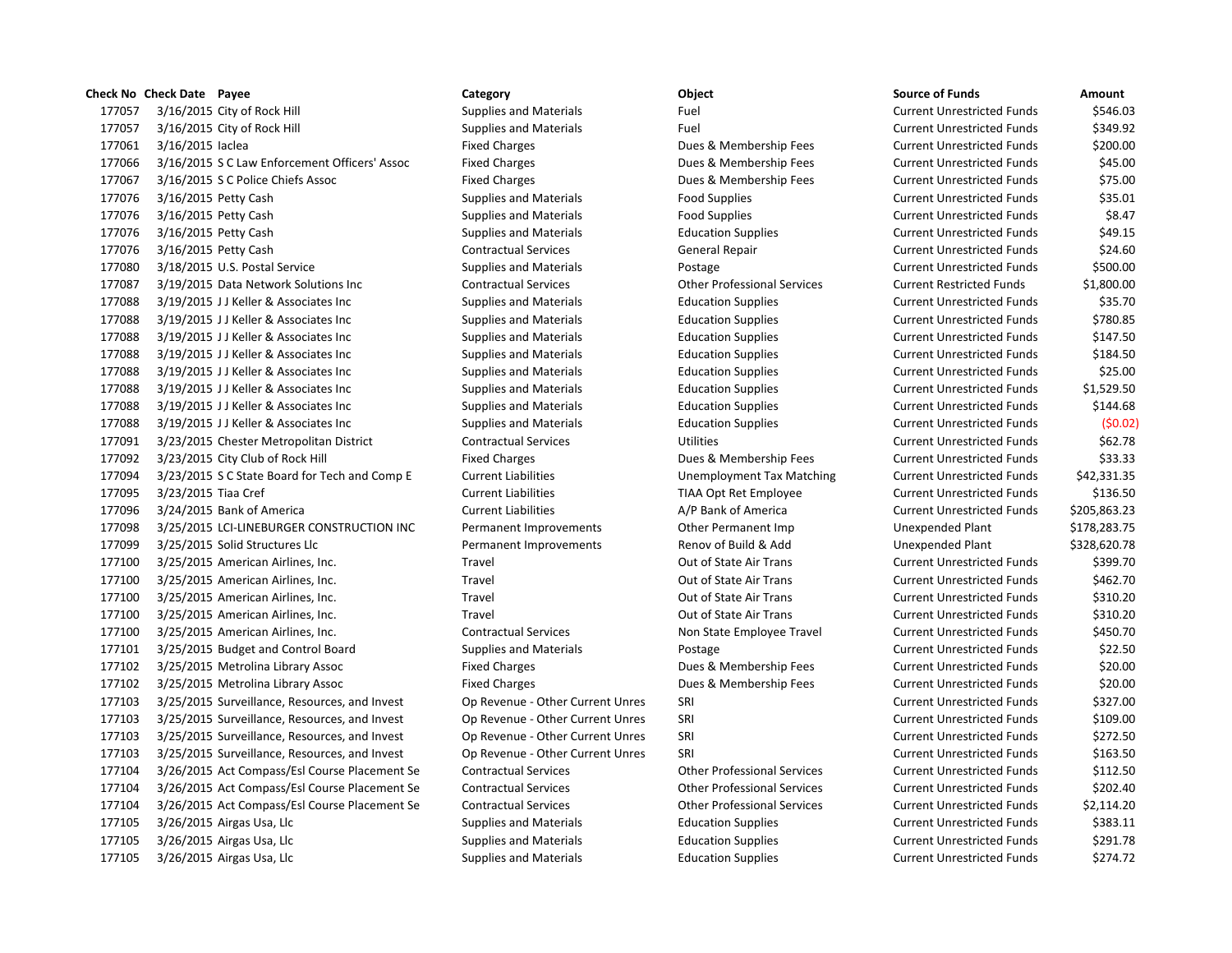|        | Theck NO Check Date Payee |                                        |
|--------|---------------------------|----------------------------------------|
| 177105 |                           | 3/26/2015 Airgas Usa, Llc              |
| 177105 |                           | 3/26/2015 Airgas Usa, Llc              |
| 177105 |                           | 3/26/2015 Airgas Usa, Llc              |
| 177105 |                           | 3/26/2015 Airgas Usa, Llc              |
| 177105 |                           | 3/26/2015 Airgas Usa, Llc              |
| 177105 |                           | 3/26/2015 Airgas Usa, Llc              |
| 177105 |                           | 3/26/2015 Airgas Usa, Llc              |
| 177106 |                           | 3/26/2015 Ameripride Services Inc      |
| 177107 |                           | 3/26/2015 Anderson Stamp and Engraving |
| 177108 |                           | 3/26/2015 Arcpoint Labs                |
| 177109 |                           | 3/26/2015 Atlanta Dental Supply        |
| 177109 |                           | 3/26/2015 Atlanta Dental Supply        |
| 177109 |                           | 3/26/2015 Atlanta Dental Supply        |
| 177109 |                           | 3/26/2015 Atlanta Dental Supply        |
| 177109 |                           | 3/26/2015 Atlanta Dental Supply        |
| 177110 |                           | 3/26/2015 Baker and Taylor             |
| 177110 |                           | 3/26/2015 Baker and Taylor             |
| 177110 |                           | 3/26/2015 Baker and Taylor             |
| 177110 |                           | 3/26/2015 Baker and Taylor             |
| 177111 |                           | 3/26/2015 Boans Locksmith Shop         |
| 177112 |                           | 3/26/2015 Burgess Sales & Supply       |
| 177113 |                           | 3/26/2015 C C Dickson                  |
| 177114 |                           | 3/26/2015 Canon Solutions America Inc  |
| 177114 |                           | 3/26/2015 Canon Solutions America Inc  |
| 177114 |                           | 3/26/2015 Canon Solutions America Inc  |
| 177115 |                           | 3/26/2015 Caretaker Management Servic  |
| 177116 |                           | 3/26/2015 Chef's Catering              |
| 177117 |                           | 3/26/2015 City Electric Accounts - Sc  |
| 177118 |                           | 3/26/2015 Cox's Rock Hill Inc          |
| 177119 |                           | 3/26/2015 Dade Paper and Bag Co        |
| 177119 |                           | 3/26/2015 Dade Paper and Bag Co        |
| 177119 |                           | 3/26/2015 Dade Paper and Bag Co        |
| 177120 | 3/26/2015 Dawa Inc        |                                        |
| 177121 |                           | 3/26/2015 Eagle Wood, Inc.             |
| 177121 |                           | 3/26/2015 Eagle Wood, Inc              |
| 177122 |                           | 3/26/2015 Education to Go              |
| 177122 |                           | 3/26/2015 Education to Go              |
| 177122 |                           | 3/26/2015 Education to Go              |
| 177122 |                           | 3/26/2015 Education to Go              |
| 177123 |                           | 3/26/2015 Ellucian Inc                 |
| 177123 |                           | 3/26/2015 Ellucian Inc                 |
| 177123 |                           | 3/26/2015 Ellucian Inc                 |
| 177123 |                           | 3/26/2015 Ellucian Inc                 |
| 177124 |                           | 3/26/2015 ESP Associates PA            |

**Check No Check Date Payee Category Object Source of Funds Amount** 3/26/2015 Airgas Usa, Llc Supplies and Materials Education Supplies Current Unrestricted Funds \$163.31 17525 Supplies and Materials **Education Supplies Current Unrestricted Funds** \$263.54 17746 Supplies and Materials **Education Supplies Current Unrestricted Funds** \$346.04 3/26/2015 Airgas Usa, Llc Supplies and Materials Education Supplies Current Unrestricted Funds \$163.31 3/26/2015 Airgas Usa, Llc Supplies and Materials Education Supplies Current Unrestricted Funds \$542.69 3/26/2015 Airgas Usa, Llc Supplies and Materials Education Supplies Current Unrestricted Funds \$257.99 3/26/2015 Airgas Usa, Llc Supplies and Materials Education Supplies Current Unrestricted Funds \$169.31 3/26/2015 Ameripride Services Inc Supplies and Materials Major Supplies Current Unrestricted Funds \$160.83 177107 177107 Supplies and Materials Current Unrestricted Funds Anderson Supplies Current Unrestricted Funds \$39.05 3/26/2015 Arcpoint Labs Contractual Services Other Professional Services Current Unrestricted Funds \$40.00 3/26/2015 Atlanta Dental Supply Contractual Services General Repair Current Unrestricted Funds \$471.82 1776.00 Contractual Services Contractual Services General Repair Current Unrestricted Funds \$76.00 3/26/2015 Atlanta Dental Supply Contractual Services General Repair Current Unrestricted Funds \$107.75 3/26/2015 Atlanta Dental Supply Contractual Services General Repair Current Unrestricted Funds \$150.63 3/26/2015 Atlanta Dental Supply Contractual Services General Repair Current Unrestricted Funds \$418.84 17.599 Equipment Current Library Books, Maps & Film Current Unrestricted Funds 177110 Equipment Current Library Books, Maps & Film Current Unrestricted Funds \$31.98 177110 Equipment Current Unrestricted Funds \$23.99 3/26/2015 Baker and Taylor Equipment Library Books, Maps & Film Current Unrestricted Funds (\$23.99) 3/26/2015 Boans Locksmith Shop Contractual Services Other Professional Services Current Unrestricted Funds \$205.00 3/26/2015 Burgess Sales & Supply Contractual Services General Repair Current Unrestricted Funds \$52.43 3/26/2015 C C Dickson Contractual Services General Repair Current Unrestricted Funds \$105.80 3/26/2015 Canon Solutions America Inc Supplies and Materials Photocopy Supplies Current Unrestricted Funds \$90.38 17711 1772 17711 3.56.13 17711 1772 1772 1784 1785 Eixed Charges Rental Other Current Unrestricted Funds \$56.13 Supplies and Materials **Supplies Current Unrestricted Funds** \$175.31 1771 177116 2.1755.00 Contractual Services Current Unrestricted Funds incorrent Unrestricted Funds inc. 3/26/2015 Chef's Catering Supplies and Materials Food Supplies Current Unrestricted Funds \$535.65 3/26/2015 City Electric Accounts - Sc Contractual Services General Repair Current Unrestricted Funds \$152.16 1,500.00 Contractual Services Current Unrestricted Funds \$1,500.00 3/26/2015 Dade Paper and Bag Co Supplies and Materials Janitorial Supplies Current Unrestricted Funds \$749.00 3/26/2015 Dade Paper and Bag Co Supplies and Materials Janitorial Supplies Current Unrestricted Funds \$1,183.96 3/26/2015 Dade Paper and Bag Co Supplies and Materials Janitorial Supplies Current Unrestricted Funds \$298.53 Permanent Improvements **1771** Other Permanent Imp **Unexpended Plant** \$10,036.25 17711 17721 1772 Permanent Improvements Cher Permanent Improvements COMERGEN BERGEN SESS, 28,409.14 1731, 1772 Permanent Improvements Cher Permanent Improvement Improvements S38,013.49 3/26/2015 Education to Go Contractual Services Other Professional Services Current Unrestricted Funds \$45.00 3/26/2015 Education to Go Contractual Services Other Professional Services Current Unrestricted Funds \$1,365.00 3/26/2015 Education to Go Contractual Services Other Professional Services Current Unrestricted Funds \$260.00 3/26/2015 Education to Go Contractual Services Other Professional Services Current Unrestricted Funds \$650.00 3/26/2015 Ellucian Inc Contractual Services Other Professional Services Current Unrestricted Funds \$18,270.00 3/26/2015 Ellucian Inc Contractual Services Other Professional Services Current Unrestricted Funds \$21,420.00 3/26/2015 Ellucian Inc Contractual Services Other Professional Services Current Unrestricted Funds \$420.00 3/26/2015 Ellucian Inc Contractual Services Other Professional Services Current Unrestricted Funds \$2,205.00 Permanent Improvements Reimbursables Unexpended Plant \$81.31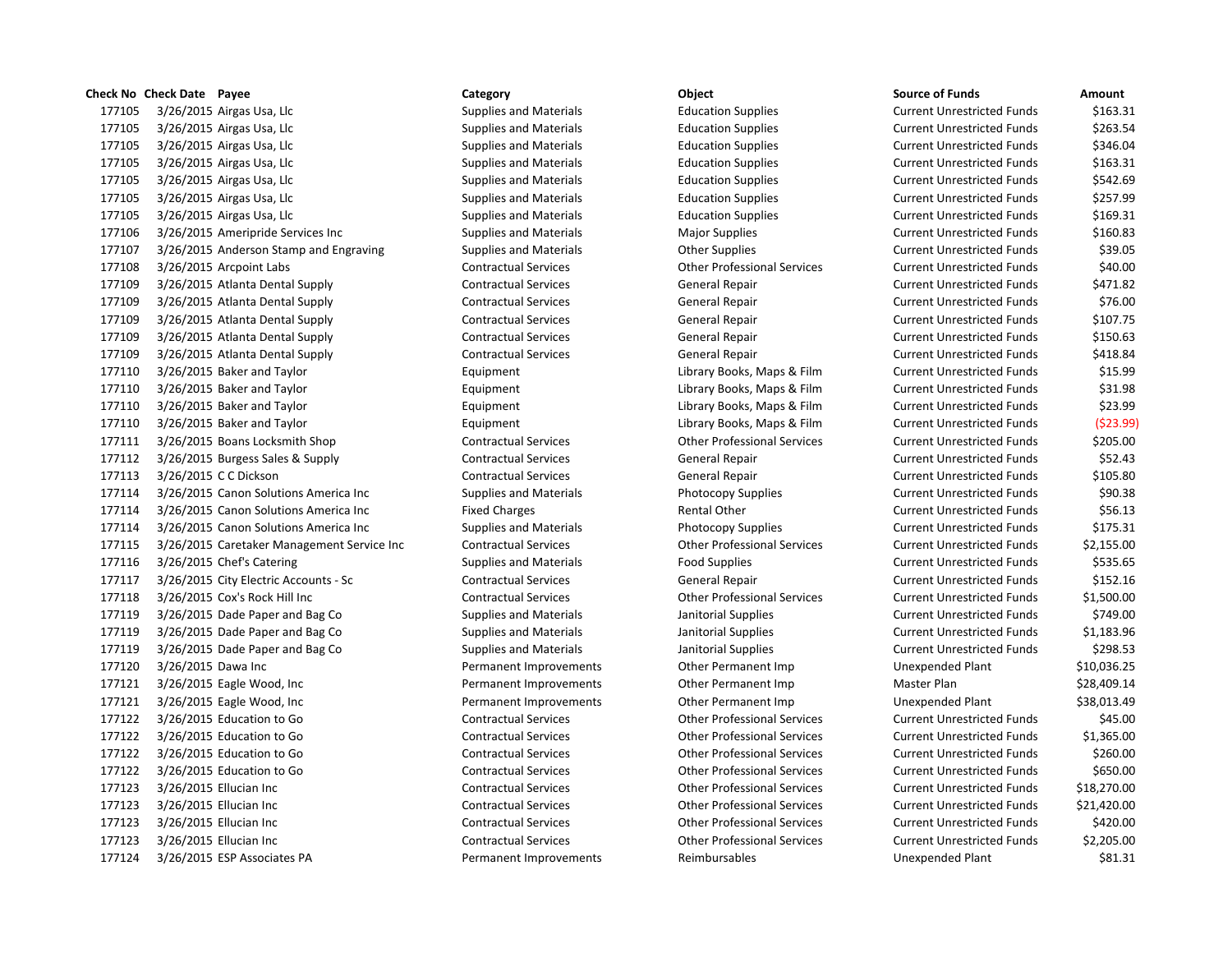3/26/2015 ESP Associates PA Permanent Improvements Fees, Arch, Eng & Other Unexpended Plant \$2,829.17 3/26/2015 ESP Associates PA Permanent Improvements Reimbursables Unexpended Plant \$92.93 3/26/2015 ESP Associates PA Permanent Improvements Fees, Arch, Eng & Other Unexpended Plant \$5,125.25 3/26/2015 ESP Associates PA Permanent Improvements Fees, Arch, Eng & Other Unexpended Plant \$2,890.75 177125 3/26/2015 Fort Mill B B Q Comp. Supplies and Materials Food Supplies Current Unrestricted Funds \$2,072.75 3/26/2015 Fortune Academy Inc Contractual Services Other Professional Services Current Unrestricted Funds \$5,512.00 3/26/2015 Fortune Academy Inc Contractual Services Other Professional Services Current Unrestricted Funds \$6,890.00 3/26/2015 Fortune Academy Inc Contractual Services Other Professional Services Current Unrestricted Funds \$174.00 3/26/2015 Full Tilt Ahead Contractual Services Other Professional Services Current Restricted Funds \$10,000.00 177128 3/26/2015 Global Equipment Company Supplies and Materials Education Supplies Current Restricted Funds \$3,577.20 177128 3/26/2015 Global Equipment Company Supplies and Materials Education Supplies Current Restricted Funds \$633.56 3/26/2015 Graybar Electric Co Supplies and Materials Other Supplies County Projects \$18,121.28 3/26/2015 Graybar Electric Co Contractual Services General Repair Current Unrestricted Funds \$122.52 3/26/2015 Graybar Electric Co Contractual Services General Repair Current Unrestricted Funds \$4,846.22 3/26/2015 Greens Commercial Cleaning, Inc. Contractual Services Other Contractual Services Current Unrestricted Funds \$1,050.00 3/26/2015 Greens Commercial Cleaning, Inc. Contractual Services Other Professional Services Current Unrestricted Funds \$720.00 3/26/2015 HelpSystems LLC Contractual Services Other Contractual Services Current Unrestricted Funds \$1,050.00 3/26/2015 HelpSystems LLC Contractual Services Other Contractual Services Current Unrestricted Funds \$790.00 177132 3/26/2015 Honey Baked Ham Company Supplies and Materials Food Supplies Food Supplies Current Unrestricted Funds \$337.27 3/26/2015 Interior Plantscapes Llc Contractual Services Other Contractual Services Current Unrestricted Funds \$268.00 3/26/2015 Interstate Towing and Recovery Contractual Services Other Professional Services Current Unrestricted Funds \$150.00 3/26/2015 Love Security Services Inc Contractual Services Other Professional Services Current Unrestricted Funds \$345.60 3/26/2015 Love Security Services Inc Contractual Services Other Professional Services Current Unrestricted Funds \$410.40 3/26/2015 Love Security Services Inc Contractual Services Other Contractual Services Current Unrestricted Funds \$388.80 3/26/2015 Larry Lovett Contractual Services Other Professional Services Current Unrestricted Funds \$145.00 3/26/2015 Lowes Home Centers Contractual Services General Repair Current Unrestricted Funds \$276.00 177138 3/26/2015 Melanie Rowe Catering Supplies and Materials Food Supplies Food Supplies Current Unrestricted Funds \$2,376.00 177138 3/26/2015 Melanie Rowe Catering Supplies and Materials Food Supplies Food Supplies Current Unrestricted Funds \$748.25 177139 3/26/2015 Merus Refreshment Services Inc Supplies and Materials Food Supplies Food Supplies Current Unrestricted Funds \$93.09 3/26/2015 Mid-Carolina Ahec, Inc. Contractual Services Other Professional Services Current Unrestricted Funds \$44.00 3/26/2015 Mid-Carolina Ahec, Inc. Contractual Services Other Professional Services Current Unrestricted Funds \$68.00 177141 3/26/2015 Panera Llc Supplies and Materials Food Supplies Current Unrestricted Funds \$45.27 177141 3/26/2015 Panera Llc Supplies and Materials Food Supplies Food Supplies Current Unrestricted Funds \$252.55 3/26/2015 Patton Inc Contractual Services General Repair Current Unrestricted Funds \$4,425.00 3/26/2015 Patton Inc Contractual Services General Repair Current Unrestricted Funds \$14.08 3/26/2015 Patton Inc Contractual Services General Repair Current Unrestricted Funds (\$0.99) 177143 3/26/2015 Quick Fuel Supplies and Materials Fuel Fuel Current Unrestricted Funds \$921.84 3/26/2015 Rci of Sc Inc Permanent Improvements Fees, Arch, Eng & Other Unexpended Plant \$480.00 3/26/2015 Rci of Sc Inc Permanent Improvements Reimbursables Unexpended Plant \$105.60 3/26/2015 Record Storage Systems Contractual Services Data Processing Serv Current Unrestricted Funds \$137.50 177146 3/26/2015 Rock Hill Glass Co **Contractual Services** General Repair Current Unrestricted Funds \$299.04 3/26/2015 Rock Hill Truck & Trailer & Sales, Contractual Services General Repair Current Unrestricted Funds \$728.93 3/26/2015 Katherine R. Simpson Contractual Services Other Professional Services Current Unrestricted Funds \$1,200.00 3/26/2015 Softdocs Inc Contractual Services Other Professional Services Current Unrestricted Funds \$795.00

**Check No Check Date Payee Category Object Source of Funds Amount**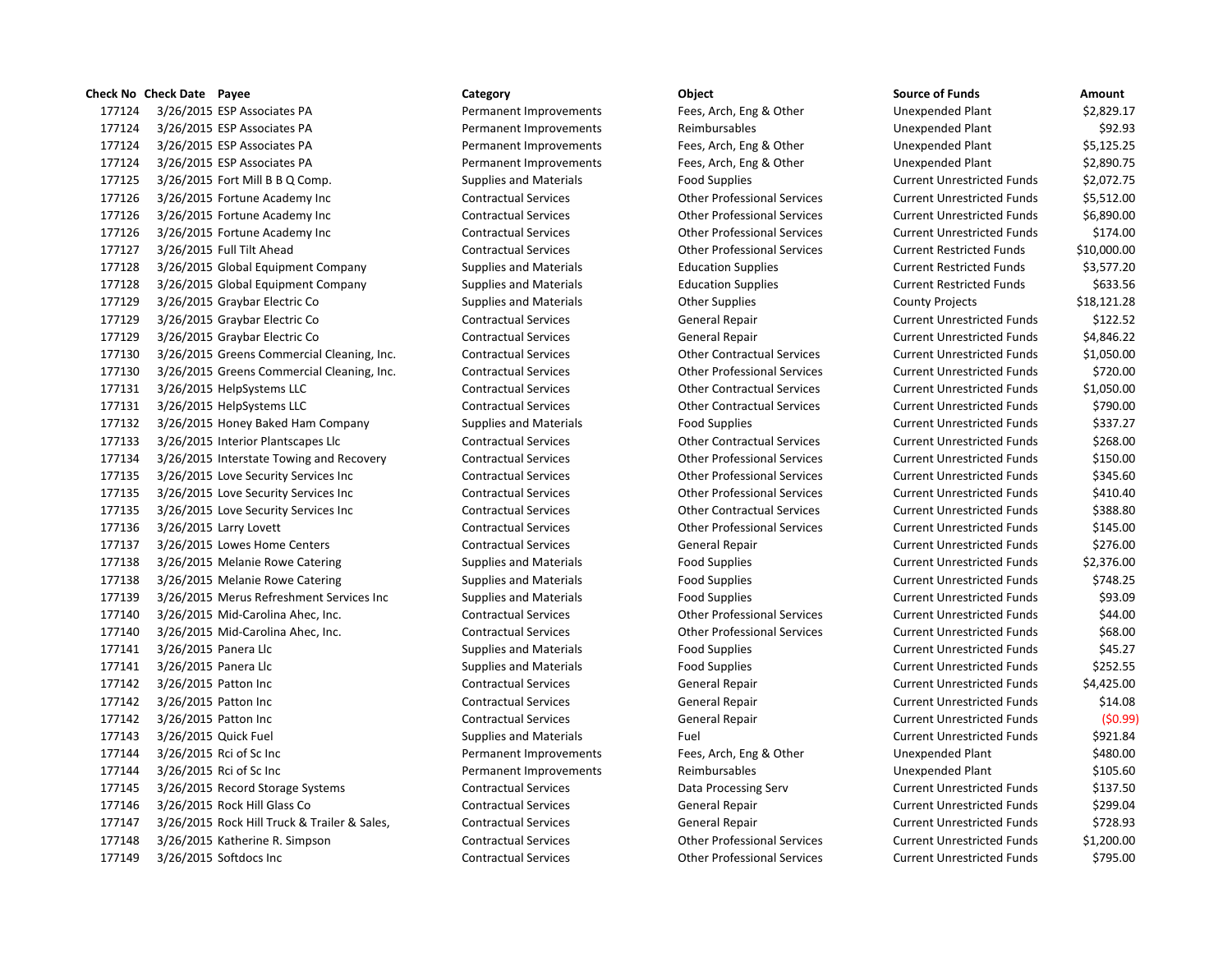|        | Check No Check Date Payee |                                  | Category                      | Object                             | <b>Source of Funds</b>            | Amount    |
|--------|---------------------------|----------------------------------|-------------------------------|------------------------------------|-----------------------------------|-----------|
| 177150 | 3/26/2015 Staffmark       |                                  | <b>Contractual Services</b>   | <b>Other Professional Services</b> | <b>Current Unrestricted Funds</b> | \$382.    |
| 177150 | 3/26/2015 Staffmark       |                                  | <b>Contractual Services</b>   | <b>Other Professional Services</b> | <b>Current Unrestricted Funds</b> | \$429.    |
| 177150 | 3/26/2015 Staffmark       |                                  | <b>Contractual Services</b>   | <b>Other Professional Services</b> | <b>Current Unrestricted Funds</b> | \$274.    |
| 177150 | 3/26/2015 Staffmark       |                                  | <b>Contractual Services</b>   | <b>Other Professional Services</b> | <b>Current Unrestricted Funds</b> | \$237.    |
| 177150 | 3/26/2015 Staffmark       |                                  | <b>Contractual Services</b>   | <b>Other Contractual Services</b>  | <b>Current Unrestricted Funds</b> | \$1,467.  |
| 177150 | 3/26/2015 Staffmark       |                                  | <b>Contractual Services</b>   | <b>Other Contractual Services</b>  | <b>Current Unrestricted Funds</b> | \$1,371.  |
| 177151 |                           | 3/26/2015 U Save Auto Rental     | Travel                        | Travel                             | <b>Current Unrestricted Funds</b> | \$40.     |
| 177151 |                           | 3/26/2015 U Save Auto Rental     | Travel                        | Travel                             | <b>Current Unrestricted Funds</b> | \$58.     |
| 177151 |                           | 3/26/2015 U Save Auto Rental     | Travel                        | Travel                             | <b>Current Unrestricted Funds</b> | \$52.9    |
| 177151 |                           | 3/26/2015 U Save Auto Rental     | Travel                        | Travel                             | <b>Current Unrestricted Funds</b> | \$217.    |
| 177151 |                           | 3/26/2015 U Save Auto Rental     | Travel                        | Travel                             | <b>Current Unrestricted Funds</b> | \$120.    |
| 177151 |                           | 3/26/2015 U Save Auto Rental     | Travel                        | Travel                             | <b>Current Unrestricted Funds</b> | \$51.     |
| 177151 |                           | 3/26/2015 U Save Auto Rental     | Travel                        | Travel                             | <b>Current Unrestricted Funds</b> | \$98.     |
| 177151 |                           | 3/26/2015 U Save Auto Rental     | Travel                        | Travel                             | <b>Current Unrestricted Funds</b> | \$78.     |
| 177152 |                           | 3/26/2015 Unified Av Systems     | <b>Supplies and Materials</b> | <b>Education Supplies</b>          | <b>Current Unrestricted Funds</b> | \$7,338.  |
| 177152 |                           | 3/26/2015 Unified Av Systems     | <b>Supplies and Materials</b> | <b>Education Supplies</b>          | <b>Current Unrestricted Funds</b> | \$115.    |
| 177153 |                           | 3/26/2015 Unifirst Corporation   | <b>Contractual Services</b>   | <b>Other Professional Services</b> | <b>Current Unrestricted Funds</b> | \$74.     |
| 177153 |                           | 3/26/2015 Unifirst Corporation   | <b>Contractual Services</b>   | <b>Other Professional Services</b> | <b>Current Unrestricted Funds</b> | \$75.     |
| 177154 |                           | 3/26/2015 West Group             | Equipment                     | Library Books, Maps & Film         | <b>Current Unrestricted Funds</b> | \$714.    |
| 177154 |                           | 3/26/2015 West Group             | Equipment                     | Library Books, Maps & Film         | <b>Current Unrestricted Funds</b> | \$521.    |
| 177155 |                           | 3/26/2015 Woolpert Inc.          | Permanent Improvements        | Fees, Arch, Eng & Other            | Unexpended Plant                  | \$3,580.  |
| 177156 |                           | 3/26/2015 World Design Marketing | <b>Contractual Services</b>   | Advertising                        | <b>Current Unrestricted Funds</b> | \$1,680.  |
| 177157 |                           | 3/26/2015 Business Card          | Travel                        | Out of State Other Trans           | <b>Current Unrestricted Funds</b> | \$68.     |
| 177157 |                           | 3/26/2015 Business Card          | Travel                        | Out of State Misc Travel           | <b>Current Unrestricted Funds</b> | \$13.     |
| 177157 |                           | 3/26/2015 Business Card          | Travel                        | In State Lodging                   | <b>Current Unrestricted Funds</b> | \$371.    |
| 177157 |                           | 3/26/2015 Business Card          | Travel                        | Out of State Lodging               | <b>Current Unrestricted Funds</b> | \$210.    |
| 177157 |                           | 3/26/2015 Business Card          | Travel                        | Out of State Lodging               | <b>Current Unrestricted Funds</b> | \$240.    |
| 177157 |                           | 3/26/2015 Business Card          | Travel                        | Travel                             | <b>Current Unrestricted Funds</b> | \$574.    |
| 177157 |                           | 3/26/2015 Business Card          | <b>Contractual Services</b>   | <b>Other Contractual Services</b>  | <b>Current Unrestricted Funds</b> | \$678.    |
| 177157 |                           | 3/26/2015 Business Card          | Travel                        | In State Misc Travel Exp           | <b>Current Unrestricted Funds</b> | \$38.     |
| 177157 |                           | 3/26/2015 Business Card          | Travel                        | In State Misc Travel Exp           | <b>Current Unrestricted Funds</b> | \$15.     |
| 177157 |                           | 3/26/2015 Business Card          | Travel                        | In State Misc Travel Exp           | <b>Current Unrestricted Funds</b> | \$35.     |
| 177157 |                           | 3/26/2015 Business Card          | Travel                        | Out of State Lodging               | <b>Current Unrestricted Funds</b> | \$44.3    |
| 177157 |                           | 3/26/2015 Business Card          | Travel                        | In State Lodging                   | <b>Current Unrestricted Funds</b> | \$334.1   |
| 177157 |                           | 3/26/2015 Business Card          | Travel                        | In State Lodging                   | <b>Current Unrestricted Funds</b> | \$222.    |
| 177157 |                           | 3/26/2015 Business Card          | Travel                        | In State Lodging                   | <b>Current Unrestricted Funds</b> | \$222.    |
| 177157 |                           | 3/26/2015 Business Card          | Travel                        | In State Lodging                   | <b>Current Unrestricted Funds</b> | \$94.     |
| 177157 |                           | 3/26/2015 Business Card          | Travel                        | In State Lodging                   | <b>Current Unrestricted Funds</b> | \$275.    |
| 177157 |                           | 3/26/2015 Business Card          | Travel                        | In State Lodging                   | <b>Current Unrestricted Funds</b> | ،240ء     |
| 177157 |                           | 3/26/2015 Business Card          | Travel                        | In State Lodging                   | <b>Current Unrestricted Funds</b> | \$303.    |
| 177157 |                           | 3/26/2015 Business Card          | Travel                        | In State Lodging                   | <b>Current Unrestricted Funds</b> | \$261.    |
| 177157 |                           | 3/26/2015 Business Card          | Travel                        | In State Misc Travel Exp           | <b>Current Unrestricted Funds</b> | \$26.     |
| 177157 |                           | 3/26/2015 Business Card          | Travel                        | Out of State Misc Travel           | <b>Current Unrestricted Funds</b> | \$30.0    |
| 177158 |                           | 3/26/2015 S.C. Ety Commission    | <b>Contractual Services</b>   | Advertising                        | Current Unrestricted Funds        | \$10,000. |

# 177150 3/26/2015 Staffmark Contractual Services Other Professional Services Current Unrestricted Funds \$429.12 177150 3/26/2015 Staffmark Contractual Services Other Professional Services Current Unrestricted Funds \$274.91 177150 3/26/2015 Staffmark Contractual Services Other Professional Services Current Unrestricted Funds \$237.76 177150 3/26/2015 Staffmark Contractual Services Other Contractual Services Current Unrestricted Funds \$1,467.20 177150 3/26/2015 Staffmark Contractual Services Other Contractual Services Current Unrestricted Funds \$1,371.33 1711 177161 177151 317161 177161 317161 2017 1787 1787 2016 178161 2017 1818 1920 1820 183161 2017 1 1771 177161 177161 378.50 Travel Travel Travel Current Unrestricted Funds \$58.50 177151 3/26/2015 U Save Auto Rental Travel Travel Current Unrestricted Funds \$52.98 177151 3/26/2015 U Save Auto Rental Travel Travel Current Unrestricted Funds \$217.17 177151 3/26/2015 U Save Auto Rental Travel Travel Current Unrestricted Funds \$120.29 177151 3/26/2015 U Save Auto Rental Travel Travel Current Unrestricted Funds \$51.86 177151 3/26/2015 U Save Auto Rental Travel Travel Current Unrestricted Funds \$98.19 177151 3/26/2015 U Save Auto Rental Travel Travel Current Unrestricted Funds \$78.75 177152 3/26/2015 Unified Av Systems Supplies and Materials Education Supplies Current Unrestricted Funds \$7,338.50 177152 3/26/2015 Unified Av Systems Supplies and Materials Education Supplies Current Unrestricted Funds \$115.00 177153 3/26/2015 Unifirst Corporation Contractual Services Other Professional Services Current Unrestricted Funds \$74.21 177153 3/26/2015 Unifirst Corporation Contractual Services Other Professional Services Current Unrestricted Funds \$75.32 1771.64 Equipment Current Unrestricted Funds \$714.64 177154 3/26/2015 West Group Equipment Library Books, Maps & Film Current Unrestricted Funds \$521.26 177155 3/26/2015 Woolpert Inc. Permanent Improvements Fees, Arch, Eng & Other Unexpended Plant \$3,580.00 17516 177156 2015 Contractual Services Contractual Services Advertising Current Unrestricted Funds contractual Services Advertising Current Unrestricted Funds contractual Services Advertising 177157 3/26/2015 Business Card Travel Travel Travel Cut of State Other Trans Current Unrestricted Funds \$68.96 177157 17716 17716 Travel Current Unrestricted Funds \$13.00 1771 17716 17716 Travel 177216 2015 Business Current Unrestricted Funds \$371.44 17715 17716 17716 3126.001 3/2016 Business Current Unrestricted Funds 5210.03 17715 Travel 17715 300 35 3240.35 Current Unrestricted Funds 5240.35 177157 3/26/2015 Business Card Travel Travel Current Unrestricted Funds \$574.96 177157 3/26/2015 Business Card Contractual Services Other Contractual Services Current Unrestricted Funds \$678.38 177157 3/26/2015 Business Card Travel In State Misc Travel Exp Current Unrestricted Funds \$38.54 177157 17716 17716 In State Misc Travel Exp Current Unrestricted Funds 515.01 177157 3/26/2015 Business Card Travel In State Misc Travel Exp Current Unrestricted Funds \$35.89 17715 17716 17716 31716 31716 31716 31716 Business Current Unrestricted Funds 344.86 177157 17716 In State Lodging Current Unrestricted Funds \$334.08 177157 17716 17715 3/22/2015 In State Lodging Current Unrestricted Funds \$222.72 177157 17715 17715 17716 In State Lodging Current Unrestricted Funds \$222.72 17715 17716 17716 1772 17716 Business Current Unrestricted Funds Space 31 17816 1782 177157 17716 17716 Travel In State Lodging Current Unrestricted Funds \$275.00 17715 17716 17716 1772 1202 10 State Lodging Current Unrestricted Funds 5240.48 17715 17716 17716 Travel In State Lodging Current Unrestricted Funds \$303.12 17715 17716 17716 1772 17716 In State Lodging Current Unrestricted Funds \$261.22 177157 17716 17716 In State Misc Travel Exp Current Unrestricted Funds \$26.23 177157 3/26/2015 Business Card Travel Out of State Misc Travel Current Unrestricted Funds \$30.00 177158 3/26/2015 S C Etv Commission Contractual Services Advertising Current Unrestricted Funds \$10,000.00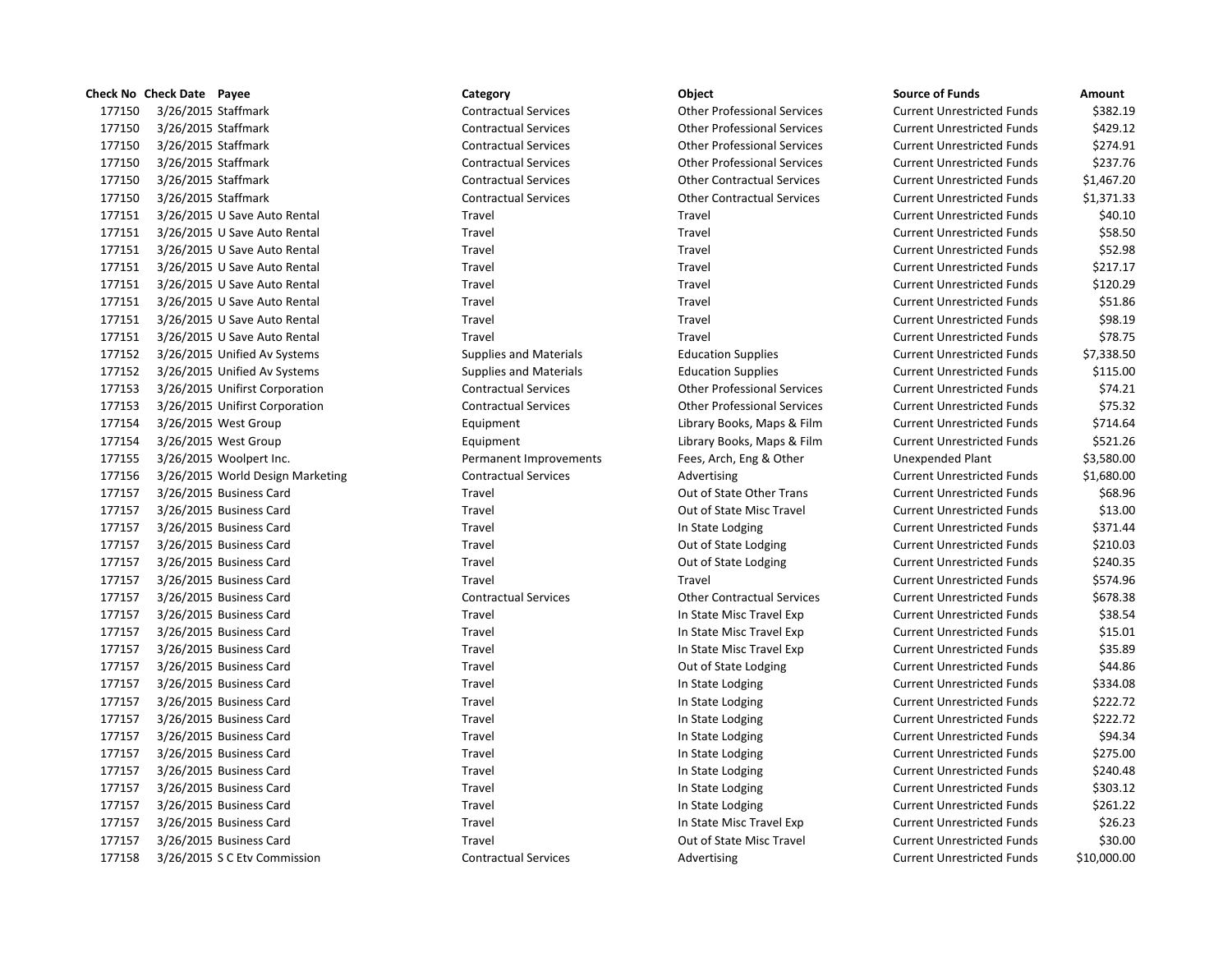|          | Check No Check Date Payee |                              | Category                      | Object                   | <b>Source of Funds</b>            | Amount     |
|----------|---------------------------|------------------------------|-------------------------------|--------------------------|-----------------------------------|------------|
| 177158   |                           | 3/26/2015 S C Ety Commission | <b>Contractual Services</b>   | Advertising              | <b>Current Unrestricted Funds</b> | \$0.00     |
| E0006245 |                           | 3/2/2015 YTC Employee        | Travel                        | Out of State Priv Auto   | <b>Current Unrestricted Funds</b> | \$17.77    |
| E0006246 |                           | 3/2/2015 YTC Employee        | Travel                        | In State Priv Auto       | <b>Current Unrestricted Funds</b> | \$195.50   |
| E0006246 |                           | 3/2/2015 YTC Employee        | Travel                        | In State Meals           | <b>Current Unrestricted Funds</b> | \$50.00    |
| E0006247 |                           | 3/2/2015 YTC Employee        | Travel                        | In State Priv Auto       | <b>Current Unrestricted Funds</b> | \$73.14    |
| E0006248 |                           | 3/2/2015 YTC Employee        | Travel                        | In State Priv Auto       | <b>Current Unrestricted Funds</b> | \$232.30   |
| E0006249 |                           | 3/2/2015 YTC Employee        | Travel                        | Non Deductible Meals     | <b>Current Unrestricted Funds</b> | \$7.00     |
| E0006249 |                           | 3/2/2015 YTC Employee        | Travel                        | In State Priv Auto       | <b>Current Unrestricted Funds</b> | \$85.27    |
| E0006250 |                           | 3/2/2015 YTC Employee        | Travel                        | In State Meals           | <b>Current Unrestricted Funds</b> | \$68.00    |
| E0006251 |                           | 3/4/2015 YTC Employee        | <b>Supplies and Materials</b> | <b>Food Supplies</b>     | <b>Current Unrestricted Funds</b> | \$225.28   |
| E0006252 |                           | 3/5/2015 YTC Employee        | Travel                        | In State Lodging         | <b>Current Unrestricted Funds</b> | \$100.00   |
| E0006253 |                           | 3/5/2015 YTC Employee        | Travel                        | In State Priv Auto       | <b>Current Unrestricted Funds</b> | \$100.00   |
| E0006254 |                           | 3/5/2015 YTC Employee        | <b>Current Liabilities</b>    | State Opt Life           | <b>Current Unrestricted Funds</b> | \$2,248.00 |
| E0006255 |                           | 3/5/2015 YTC Employee        | Travel                        | In State Priv Auto       | <b>Current Restricted Funds</b>   | \$236.91   |
| E0006256 |                           | 3/5/2015 YTC Employee        | Travel                        | In State Priv Auto       | <b>Current Unrestricted Funds</b> | \$235.74   |
| E0006256 |                           | 3/5/2015 YTC Employee        | Travel                        | In State Meals           | <b>Current Unrestricted Funds</b> | \$50.00    |
| E0006257 |                           | 3/5/2015 YTC Employee        | Travel                        | In State Priv Auto       | <b>Current Unrestricted Funds</b> | \$758.99   |
| E0006258 |                           | 3/5/2015 YTC Employee        | Travel                        | In State Meals           | <b>Current Unrestricted Funds</b> | \$50.00    |
| E0006258 |                           | 3/5/2015 YTC Employee        | Travel                        | In State Priv Auto       | <b>Current Unrestricted Funds</b> | \$253.00   |
| E0006259 |                           | 3/5/2015 YTC Employee        | Travel                        | In State Priv Auto       | <b>Current Unrestricted Funds</b> | \$195.50   |
| E0006259 |                           | 3/5/2015 YTC Employee        | Travel                        | In State Lodging         | <b>Current Unrestricted Funds</b> | \$219.78   |
| E0006259 |                           | 3/5/2015 YTC Employee        | Travel                        | In State Meals           | <b>Current Unrestricted Funds</b> | \$50.00    |
| E0006260 |                           | 3/5/2015 YTC Employee        | Travel                        | Out of State Lodging     | <b>Current Unrestricted Funds</b> | \$100.00   |
| E0006261 |                           | 3/5/2015 YTC Employee        | Travel                        | In State Meals           | <b>Current Unrestricted Funds</b> | \$50.00    |
| E0006262 |                           | 3/6/2015 YTC Employee        | Travel                        | Out of State Priv Auto   | <b>Current Unrestricted Funds</b> | \$32.20    |
| E0006262 |                           | 3/6/2015 YTC Employee        | Travel                        | Out of State Meals       | <b>Current Unrestricted Funds</b> | \$57.00    |
| E0006263 |                           | 3/6/2015 YTC Employee        | Travel                        | In State Priv Auto       | <b>Current Unrestricted Funds</b> | \$164.46   |
| E0006263 |                           | 3/6/2015 YTC Employee        | Travel                        | In State Meals           | <b>Current Unrestricted Funds</b> | \$50.00    |
| E0006263 |                           | 3/6/2015 YTC Employee        | Travel                        | In State Misc Travel Exp | <b>Current Unrestricted Funds</b> | \$9.62     |
| E0006263 |                           | 3/6/2015 YTC Employee        | Travel                        | In State Lodging         | <b>Current Unrestricted Funds</b> | \$198.00   |
| E0006264 |                           | 3/6/2015 YTC Employee        | Travel                        | In State Meals           | <b>Current Unrestricted Funds</b> | \$12.00    |
| E0006264 |                           | 3/6/2015 YTC Employee        | Travel                        | In State Priv Auto       | <b>Current Unrestricted Funds</b> | \$112.70   |
| E0006265 |                           | 3/6/2015 YTC Employee        | Travel                        | In State Priv Auto       | <b>Current Unrestricted Funds</b> | \$601.57   |
| E0006266 |                           | 3/6/2015 YTC Employee        | Travel                        | In State Priv Auto       | <b>Current Unrestricted Funds</b> | \$175.95   |
| E0006267 |                           | 3/6/2015 YTC Employee        | Travel                        | In State Priv Auto       | <b>Current Unrestricted Funds</b> | \$25.87    |
| E0006268 |                           | 3/6/2015 YTC Employee        | Travel                        | Out of State Meals       | <b>Current Unrestricted Funds</b> | \$9.00     |
| E0006269 |                           | 3/6/2015 YTC Employee        | Travel                        | In State Meals           | <b>Current Unrestricted Funds</b> | \$63.00    |
| E0006270 |                           | 3/6/2015 YTC Employee        | Travel                        | In State Meals           | <b>Current Unrestricted Funds</b> | \$63.00    |
| E0006270 |                           | 3/6/2015 YTC Employee        | Travel                        | In State Priv Auto       | <b>Current Unrestricted Funds</b> | \$239.89   |
| E0006271 |                           | 3/6/2015 YTC Employee        | Travel                        | In State Priv Auto       | <b>Current Unrestricted Funds</b> | \$109.82   |
| E0006271 |                           | 3/6/2015 YTC Employee        | Travel                        | In State Meals           | <b>Current Unrestricted Funds</b> | \$43.00    |
| E0006272 |                           | 3/12/2015 YTC Employee       | Travel                        | In State Priv Auto       | <b>Current Unrestricted Funds</b> | \$29.32    |
| E0006273 |                           | 3/12/2015 YTC Employee       | Travel                        | In State Priv Auto       | <b>Current Unrestricted Funds</b> | \$27.14    |
| E0006274 |                           | 3/12/2015 YTC Employee       | Travel                        | In State Priv Auto       | <b>Current Unrestricted Funds</b> | \$25.30    |

# Supplies and Materials Food Supplies

# E0006263 3/6/2015 YTC Employee Travel In State Misc Travel Exp Current Unrestricted Funds \$9.62

|          | Check No Check Date Payee |                              | Category                      | Object                   | <b>Source of Funds</b>            | Amount     |
|----------|---------------------------|------------------------------|-------------------------------|--------------------------|-----------------------------------|------------|
| 177158   |                           | 3/26/2015 S C Etv Commission | <b>Contractual Services</b>   | Advertising              | <b>Current Unrestricted Funds</b> | \$0.00     |
| E0006245 |                           | 3/2/2015 YTC Employee        | Travel                        | Out of State Priv Auto   | <b>Current Unrestricted Funds</b> | \$17.77    |
| E0006246 |                           | 3/2/2015 YTC Employee        | Travel                        | In State Priv Auto       | <b>Current Unrestricted Funds</b> | \$195.50   |
| E0006246 |                           | 3/2/2015 YTC Employee        | Travel                        | In State Meals           | <b>Current Unrestricted Funds</b> | \$50.00    |
| E0006247 |                           | 3/2/2015 YTC Employee        | Travel                        | In State Priv Auto       | <b>Current Unrestricted Funds</b> | \$73.14    |
| E0006248 |                           | 3/2/2015 YTC Employee        | Travel                        | In State Priv Auto       | <b>Current Unrestricted Funds</b> | \$232.30   |
| E0006249 |                           | 3/2/2015 YTC Employee        | Travel                        | Non Deductible Meals     | <b>Current Unrestricted Funds</b> | \$7.00     |
| E0006249 |                           | 3/2/2015 YTC Employee        | Travel                        | In State Priv Auto       | <b>Current Unrestricted Funds</b> | \$85.27    |
| E0006250 |                           | 3/2/2015 YTC Employee        | Travel                        | In State Meals           | <b>Current Unrestricted Funds</b> | \$68.00    |
| E0006251 |                           | 3/4/2015 YTC Employee        | <b>Supplies and Materials</b> | <b>Food Supplies</b>     | <b>Current Unrestricted Funds</b> | \$225.28   |
| E0006252 |                           | 3/5/2015 YTC Employee        | Travel                        | In State Lodging         | <b>Current Unrestricted Funds</b> | \$100.00   |
| E0006253 |                           | 3/5/2015 YTC Employee        | Travel                        | In State Priv Auto       | <b>Current Unrestricted Funds</b> | \$100.00   |
| E0006254 |                           | 3/5/2015 YTC Employee        | <b>Current Liabilities</b>    | State Opt Life           | <b>Current Unrestricted Funds</b> | \$2,248.00 |
| E0006255 |                           | 3/5/2015 YTC Employee        | Travel                        | In State Priv Auto       | <b>Current Restricted Funds</b>   | \$236.91   |
| E0006256 |                           | 3/5/2015 YTC Employee        | Travel                        | In State Priv Auto       | <b>Current Unrestricted Funds</b> | \$235.74   |
| E0006256 |                           | 3/5/2015 YTC Employee        | Travel                        | In State Meals           | <b>Current Unrestricted Funds</b> | \$50.00    |
| E0006257 |                           | 3/5/2015 YTC Employee        | Travel                        | In State Priv Auto       | <b>Current Unrestricted Funds</b> | \$758.99   |
| E0006258 |                           | 3/5/2015 YTC Employee        | Travel                        | In State Meals           | <b>Current Unrestricted Funds</b> | \$50.00    |
| E0006258 |                           | 3/5/2015 YTC Employee        | Travel                        | In State Priv Auto       | <b>Current Unrestricted Funds</b> | \$253.00   |
| E0006259 |                           | 3/5/2015 YTC Employee        | Travel                        | In State Priv Auto       | <b>Current Unrestricted Funds</b> | \$195.50   |
| E0006259 |                           | 3/5/2015 YTC Employee        | Travel                        | In State Lodging         | <b>Current Unrestricted Funds</b> | \$219.78   |
| E0006259 |                           | 3/5/2015 YTC Employee        | Travel                        | In State Meals           | <b>Current Unrestricted Funds</b> | \$50.00    |
| E0006260 |                           | 3/5/2015 YTC Employee        | Travel                        | Out of State Lodging     | <b>Current Unrestricted Funds</b> | \$100.00   |
| E0006261 |                           | 3/5/2015 YTC Employee        | Travel                        | In State Meals           | <b>Current Unrestricted Funds</b> | \$50.00    |
| E0006262 |                           | 3/6/2015 YTC Employee        | Travel                        | Out of State Priv Auto   | <b>Current Unrestricted Funds</b> | \$32.20    |
| E0006262 |                           | 3/6/2015 YTC Employee        | Travel                        | Out of State Meals       | <b>Current Unrestricted Funds</b> | \$57.00    |
| E0006263 |                           | 3/6/2015 YTC Employee        | Travel                        | In State Priv Auto       | <b>Current Unrestricted Funds</b> | \$164.46   |
| E0006263 |                           | 3/6/2015 YTC Employee        | Travel                        | In State Meals           | <b>Current Unrestricted Funds</b> | \$50.00    |
| E0006263 |                           | 3/6/2015 YTC Employee        | Travel                        | In State Misc Travel Exp | <b>Current Unrestricted Funds</b> | \$9.62     |
| E0006263 |                           | 3/6/2015 YTC Employee        | Travel                        | In State Lodging         | <b>Current Unrestricted Funds</b> | \$198.00   |
| E0006264 |                           | 3/6/2015 YTC Employee        | Travel                        | In State Meals           | <b>Current Unrestricted Funds</b> | \$12.00    |
| E0006264 |                           | 3/6/2015 YTC Employee        | Travel                        | In State Priv Auto       | <b>Current Unrestricted Funds</b> | \$112.70   |
| E0006265 |                           | 3/6/2015 YTC Employee        | Travel                        | In State Priv Auto       | <b>Current Unrestricted Funds</b> | \$601.57   |
| E0006266 |                           | 3/6/2015 YTC Employee        | Travel                        | In State Priv Auto       | <b>Current Unrestricted Funds</b> | \$175.95   |
| E0006267 |                           | 3/6/2015 YTC Employee        | Travel                        | In State Priv Auto       | <b>Current Unrestricted Funds</b> | \$25.87    |
| E0006268 |                           | 3/6/2015 YTC Employee        | Travel                        | Out of State Meals       | <b>Current Unrestricted Funds</b> | \$9.00     |
| E0006269 |                           | 3/6/2015 YTC Employee        | Travel                        | In State Meals           | <b>Current Unrestricted Funds</b> | \$63.00    |
| E0006270 |                           | 3/6/2015 YTC Employee        | Travel                        | In State Meals           | <b>Current Unrestricted Funds</b> | \$63.00    |
| E0006270 |                           | 3/6/2015 YTC Employee        | Travel                        | In State Priv Auto       | <b>Current Unrestricted Funds</b> | \$239.89   |
| E0006271 |                           | 3/6/2015 YTC Employee        | Travel                        | In State Priv Auto       | <b>Current Unrestricted Funds</b> | \$109.82   |
| E0006271 |                           | 3/6/2015 YTC Employee        | Travel                        | In State Meals           | <b>Current Unrestricted Funds</b> | \$43.00    |
| E0006272 |                           | 3/12/2015 YTC Employee       | Travel                        | In State Priv Auto       | <b>Current Unrestricted Funds</b> | \$29.32    |
| E0006273 |                           | 3/12/2015 YTC Employee       | Travel                        | In State Priv Auto       | <b>Current Unrestricted Funds</b> | \$27.14    |
| F0006274 |                           | 3/12/2015 YTC Employee       | Travel                        | In State Priv Auto       | Current Unrestricted Funds        | \$25.30    |